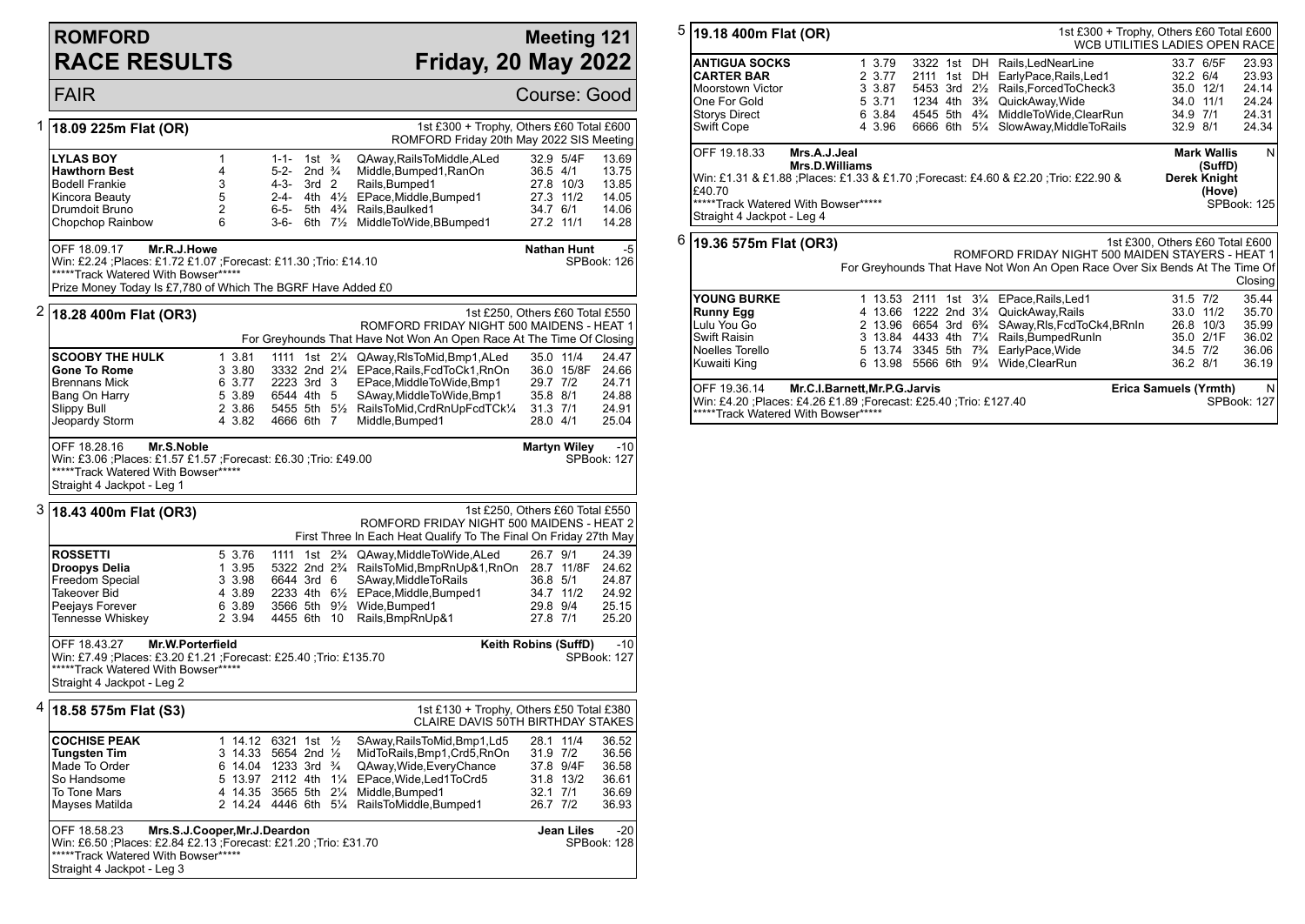## **ROMFORD RACE RESULTS**

#### **Meeting 121 Friday, 20 May 2022**

|   | <b>FAIR</b>                                                                                                                                                                                                                                                         |                                                                 |                                                                                    |                |                                                                                                                                                                                                                                                                  | Course: Good                                             |                        |                                                    |
|---|---------------------------------------------------------------------------------------------------------------------------------------------------------------------------------------------------------------------------------------------------------------------|-----------------------------------------------------------------|------------------------------------------------------------------------------------|----------------|------------------------------------------------------------------------------------------------------------------------------------------------------------------------------------------------------------------------------------------------------------------|----------------------------------------------------------|------------------------|----------------------------------------------------|
|   | 19.56 575m Flat (OR3)                                                                                                                                                                                                                                               |                                                                 |                                                                                    |                | 1st £300, Others £60 Total £600<br>ROMFORD FRIDAY NIGHT 500 MAIDEN STAYERS - HEAT 2<br>First Three In Each Heat Qualify To The Final On Friday 27th May                                                                                                          |                                                          |                        |                                                    |
|   | <b>BUTDAREWASFOUR</b><br><b>Swift Presence</b><br>The Other Lottie<br><b>Barfett Bullet</b><br><b>Slippy Donald</b><br>Iron Brew                                                                                                                                    | 4 13.82 1111 1st<br>3 13.91 4222 2nd 11/2<br>6 14.61 2666 DNF - |                                                                                    | $1\frac{1}{2}$ | QAway, Wide, Always Led<br>SAway, Rails To Middle<br>1 14.13 6433 3rd 3 <sup>3</sup> / <sub>4</sub> SAway, Rails To Middle, Bmp1<br>5 14.05 3344 4th 51/2 EPace, Wide, Forced To Ck2<br>2 14.26 5555 5th 71/2 SAway, Rails, Bumped 1<br>EPace, Wide, Checked Fr2 | 28.6 5/1<br>33.2 7/2<br>28.0 7/1<br>27.6 5/1<br>32.1 7/1 | 32.6 11/10F 0.00       | 35.85<br>35.98<br>36.15<br>36.30<br>36.45          |
|   | <b>Rackmiddleton Syndicate</b><br>OFF 19.56.16<br>Win: £4.82 ; Places: £2.56 £9.94 ; Forecast: £31.00 ; Trio: £88.40<br>*****Track Watered With Bowser*****<br>Pick Six Jackpot - Leg 1                                                                             |                                                                 |                                                                                    |                |                                                                                                                                                                                                                                                                  | <b>Gemma Evans</b>                                       |                        | N<br>SPBook: 128                                   |
| 8 | 20.17 400m Flat (OR)                                                                                                                                                                                                                                                |                                                                 |                                                                                    |                | 1st £300 + Trophy, Others £60 Total £600<br><b>WCB UTILITIES MENS OPEN RACE</b><br>For Greyhounds That Have Not Won More Than One Open Race At The Time of                                                                                                       |                                                          |                        | Closing                                            |
|   | <b>PORTUGUESE HERO</b><br><b>Kildallon Prince</b><br>Catchmecanya<br>Pacific Nina<br>All About Gold<br>Chelms Playa                                                                                                                                                 | 6 3.69<br>5 3.81<br>3 3.86<br>1 3.94<br>2 3.92<br>4 3.88        | 1222 1st 1<br>2111 2nd 1<br>5666 5th 5                                             |                | QAway, Wide, Led To 1/4& FrRnIn<br>EPace, Mid, Led <sup>1</sup> / <sub>4</sub> To Run In<br>3333 3rd 11/2 Rails, Bumped 1, ChlFrom 4<br>6555 4th 21/4 Rails, Crowded RnUp, Bmp3<br>Rails, Crowded RunUp<br>4444 6th 51/2 Middle, Bumped 183                      | 32.2 5/1<br>31.8 6/1<br>28.0 7/2<br>30.7 9/2             | 34.6 9/4F<br>34.0 10/3 | 24.38<br>24.46<br>24.50<br>24.56<br>24.78<br>24.81 |
|   | OFF 20.20.17<br>Miss.R.M.Resnick, Mr.A.W.Shaves<br>Win: £3.90 ; Places: £3.37 £1.60 ; Forecast: £33.90 ; Trio: £39.80<br>*****Track Watered With Bowser*****<br>Pick Six Jackpot - Leg 2                                                                            |                                                                 |                                                                                    |                |                                                                                                                                                                                                                                                                  |                                                          | Paul Young             | N<br>SPBook: 125                                   |
|   | $9$ 20.38 400m Flat (OR3)                                                                                                                                                                                                                                           |                                                                 |                                                                                    |                | 1st £500 + Trophy, 2nd £100, Others £60 Total £720<br>ROMFORD FRIDAY NIGHT 500 MAIDENS - FINAL                                                                                                                                                                   |                                                          |                        |                                                    |
|   | <b>EARLS MAGICAL</b><br>Laughil Flash<br>Nineteenred<br>Plaza Big Fella<br>Vacant<br>Vacant                                                                                                                                                                         | 3 3.83<br>2 3.88<br>5 3.88<br>4 3.90<br>1<br>6                  | 1222 1st Hd<br>3111 2nd Hd<br>2444 3rd 5 <sup>3</sup> / <sub>4</sub><br>4333 4th 6 |                | QAway, RIs, Bmp1, LedNrLn<br>EP,RIsToMid,Bmp&Ld1ToNrLn<br>Middle.Bumped1<br>Middle, Bumped1                                                                                                                                                                      | 34.2 20/1<br>33.0 5/2                                    | 26.0 11/2<br>34.0 2/5F | 24.54<br>24.56<br>25.01<br>25.03                   |
|   | OFF 20.41.08<br>Mr.J.D.Clarke<br>Win: £4.22 ; Places: £1.03 £1.00 ; Forecast: £12.80 ; Trio: £13.10<br>*****Track Watered With Bowser*****<br>Pick Six Jackpot - Leg 3 - N/R - Shelone Bolt - Lame - 13/5 - Vacant - T6 - Droopys Hustler -<br>Lame - 17/5 - Vacant |                                                                 |                                                                                    |                |                                                                                                                                                                                                                                                                  |                                                          | Jean<br>Liles          | N<br>SPBook: 120                                   |

| 10 | 20.54 575m Flat (OR3)                                                                                                                                                                                                                                                        |                                                                                      |                                                                                          |                          |  |  | 1st £500 + Trophy, 2nd £100, Others £60 Total £840<br>ROMFORD FRIDAY NIGHT 500 STAYERS - FINAL                                                                                                                                                  |                                                |                                          |                                                   |  |
|----|------------------------------------------------------------------------------------------------------------------------------------------------------------------------------------------------------------------------------------------------------------------------------|--------------------------------------------------------------------------------------|------------------------------------------------------------------------------------------|--------------------------|--|--|-------------------------------------------------------------------------------------------------------------------------------------------------------------------------------------------------------------------------------------------------|------------------------------------------------|------------------------------------------|---------------------------------------------------|--|
|    | <b>SLAPDASH TOMMY</b><br><b>Any Moment Now</b><br>Duggee Dodo<br>Antiqua Princess<br>Lisnakill Laurie<br>Antigua Bluey                                                                                                                                                       |                                                                                      | 1 13.80 3111 1st 4<br>3 14.20 6642 2nd 4<br>5 14.14 1423 4th<br>2 13.92 5366 DNF -       |                          |  |  | EPace, RIsToMid, Led1, Bmp3<br>MidToRails, FcdToCk1<br>4 13.85 2254 3rd 111/4 EPace, Bmp1, FcdTCk& Bmp3<br>121/2 QAway, Middle, Bumped 1<br>6 14.18 4535 5th 131/4 MiddleToWide, Bumped 1<br>Bmp1, Blk&BroughtDown3                             | 30.5 8/1<br>32.6 2/1<br>29.2 2/1               | 33.2 12/1<br>31.4 12/1<br>31.1 15/8F     | 35.67<br>35.99<br>36.57<br>36.68<br>36.73<br>0.00 |  |
|    | OFF 20.54.40<br>Miss.M.A.R.Giles, Mr.T.F.J.Ronaldson<br>Win: £3.45 ;Places: £4.97 £2.41 ;Forecast: £30.50 ;Trio: £571.00<br>*****Track Watered With Bowser*****<br>Pick Six Jackpot - Leg 4                                                                                  |                                                                                      |                                                                                          |                          |  |  |                                                                                                                                                                                                                                                 |                                                | <b>Nathan Hunt</b>                       | N<br>SPBook: 128                                  |  |
| 11 | $ 21.12\,400m$ Flat (OR)                                                                                                                                                                                                                                                     |                                                                                      |                                                                                          |                          |  |  | MARYANN DOLLING 40TH BIRTHDAY STAKES                                                                                                                                                                                                            |                                                | 1st £300 + Trophy, Others £60 Total £540 |                                                   |  |
|    | <b>AERO ACTIVATE</b><br><b>Kuda Calvin</b><br>Teejays Slipaway<br>Crohane Ollie<br><b>Mohort Bob</b><br>Vacant                                                                                                                                                               | 6                                                                                    | 4 3.82<br>2 3.87<br>5 3.72<br>1 3.96<br>3 3.85                                           | 2221 1st 3<br>4333 2nd 3 |  |  | MiddleToRails, Bmp1, Led <sup>3</sup> /4<br>Rails, Bumped1<br>1112 3rd 3 <sup>3</sup> / <sub>4</sub> QAway, Wide, Led To <sup>3</sup> / <sub>4</sub><br>5444 4th 41/4 RailsToMiddle, CrdRnUp<br>3555 5th 91/ <sub>2</sub> Rails, Badly Bumped 1 | 33.6 7/1<br>28.7 9/4<br>$31.5$ $7/2$           | 30.4 2/1F<br>33.1 10/3                   | 24.25<br>24.50<br>24.55<br>24.59<br>25.02         |  |
|    | OFF 21.12.29<br><b>Aero Racing Syndicate</b><br>Win: £2.56 ;Places: £1.34 £3.55 ;Forecast: £17.40 ;Trio: £54.20<br>*****Track Watered With Bowser*****<br>Pick Six Jackpot - Leg 5 Trap 6 Well Able W/D By Stewards 19th May Trap Vacant<br>Withdrawals: Well Able - ByStwds |                                                                                      |                                                                                          |                          |  |  |                                                                                                                                                                                                                                                 | <b>Mark Wallis (SuffD)</b><br>N<br>SPBook: 122 |                                          |                                                   |  |
|    | $12$ 21.28 575m Flat (OR)                                                                                                                                                                                                                                                    | 1st £300 + Trophy, Others £60 Total £540<br><b>CORAL CORONATION CUP TRIAL STAKES</b> |                                                                                          |                          |  |  |                                                                                                                                                                                                                                                 |                                                |                                          |                                                   |  |
|    | <b>BABY BULLET</b><br><b>Miss Dior</b><br>Bo Shine Bullet<br>Chilli Habanero<br>Anastasia<br>Vacant                                                                                                                                                                          | 4                                                                                    | 3 13.84 3222 1st SH<br>1 14.02 5543 3rd 1<br>2 13.96 2434 4th 6<br>6 13.98 4355 5th 61/4 |                          |  |  | Rails, Crowded1, LedNrLn<br>5 13.74 1111 2nd SH QAway, Middle, Led ToNrLine<br>Rails, Bumped 2, RanOn<br>EPace, Crowded1, Bumped2<br>MiddleToWide.ClearRun                                                                                      | 27.5 5/1<br>32.9 3/1                           | 28.1 5/6F<br>28.5 10/1<br>28.5 11/2      | 35.44<br>35.45<br>35.52<br>35.92<br>35.95         |  |
|    | OFF 21.28.13<br>Mr.R.L.D.Flitney<br><b>Jason Gornall (Hnlow)</b><br>Win: £2.84 ;Places: £1.14 £1.24 ;Forecast: £33.00 ;Trio: £28.80<br>SPBook: 121<br>*****Track Watered With Bowser*****                                                                                    |                                                                                      |                                                                                          |                          |  |  |                                                                                                                                                                                                                                                 |                                                |                                          | N                                                 |  |

Pick Six Jackpot - Leg 6 Trap 4 Yellow Brick W/D Lame 19th May Vacant Trap

Withdrawals: Yellow Brick - Lame